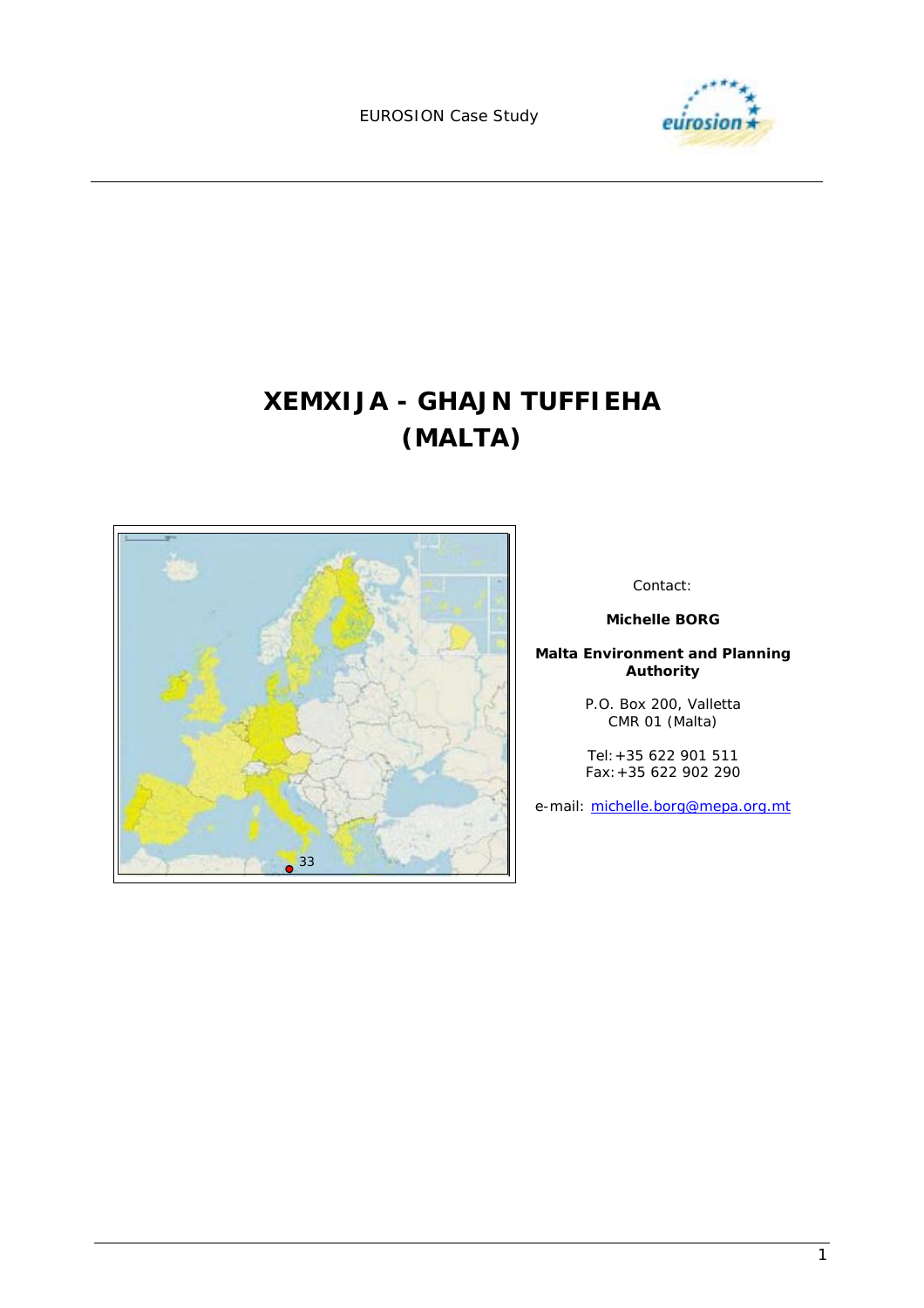

# **1. GENERAL DESCRIPTION OF THE AREA**

### **1.1 Physical process level**

### **1.1.1 Classification**

- $\triangleright$  Ghajn Tuffieha Bay: Soft rock coasts with sandy beaches
- $\triangleright$  Xemxija Bay: Soft rock coasts with sandy beach and artificial coastline

### **1.1.2 Geology**

The Maltese Islands are almost entirely made up of sedimentary rock deposited in a marine environment during the Oligo-Miocene period. These limestones and clays form a series of stratigraphic layers of varying composition and hardness. In a few localised places, these are uncomformably overlain by sparse Quaternary terrestrial and raised beach deposits, most of which are of high palaeontological importance. Igneous, intrusive, extrusive or metamorphic rocks do not exist.

The stratigraphy of the Maltese Islands is comprised of the following limestone formations. The Upper Coralline Limestone (UCL) formation is largely crystalline or semi-crystalline and is the youngest of the rock layers. This formation is sub-divided into four layers and it characteristically forms the mesa-type plateaux and boulder screes. The Greensand formation found underneath the UCL is a very thin layer with a maximum thickness of 12m in Malta and 16m in Gozo, but often as little as 30cm. Its exposures are often buried under the talus deposits of the UCL. The next formation is the Blue Clay which forms an impermeable base (aquiclude) to the water-bearing Greensand and Upper Coralline Limestone (aquifers) above. They hold rainwater that manages to percolate through the rock layers thereby forming so-called "perched aquifers". Where the interface between the Blue Clay formation and the Greensand/UCL formation is exposed, high level springs can form.

The Globigerina Limestone formation is characterised by a predominantly massive, soft, yellow, cream or white, intensely burrowed limestone with few interbeds of phosphate pebbles mainly at the interface between the sub-component members of the formation. This formation outcrops widely in the southeastern part of Malta extending over two-thirds of the island's surface area. Underneath this layer is the Lower Coralline Limestone member, which is especially exposed along the North West, West and South West coasts of the islands where it forms massive cliffs in view of the northeasterly tilt of the archipelago. This member is generally semi-crystalline or crystalline in nature.

Quaternary Deposits of terrestrial origin dating from the Pleistocene period are also present in isolated patches.

#### **Geomorphology**

Structurally Malta is divided into two major blocks by the Victoria Lines Fault, which down throws north and runs from the west coast at Fomm ir-Rih to the east coast at Madliena Tower. The northern block is characterised by a series of normal faults striking ENE, which divide the region into horsts, grabens and half grabens. In contrast, the southern block is characterised by less pronounced faulting striking NE. The Maltese Islands have an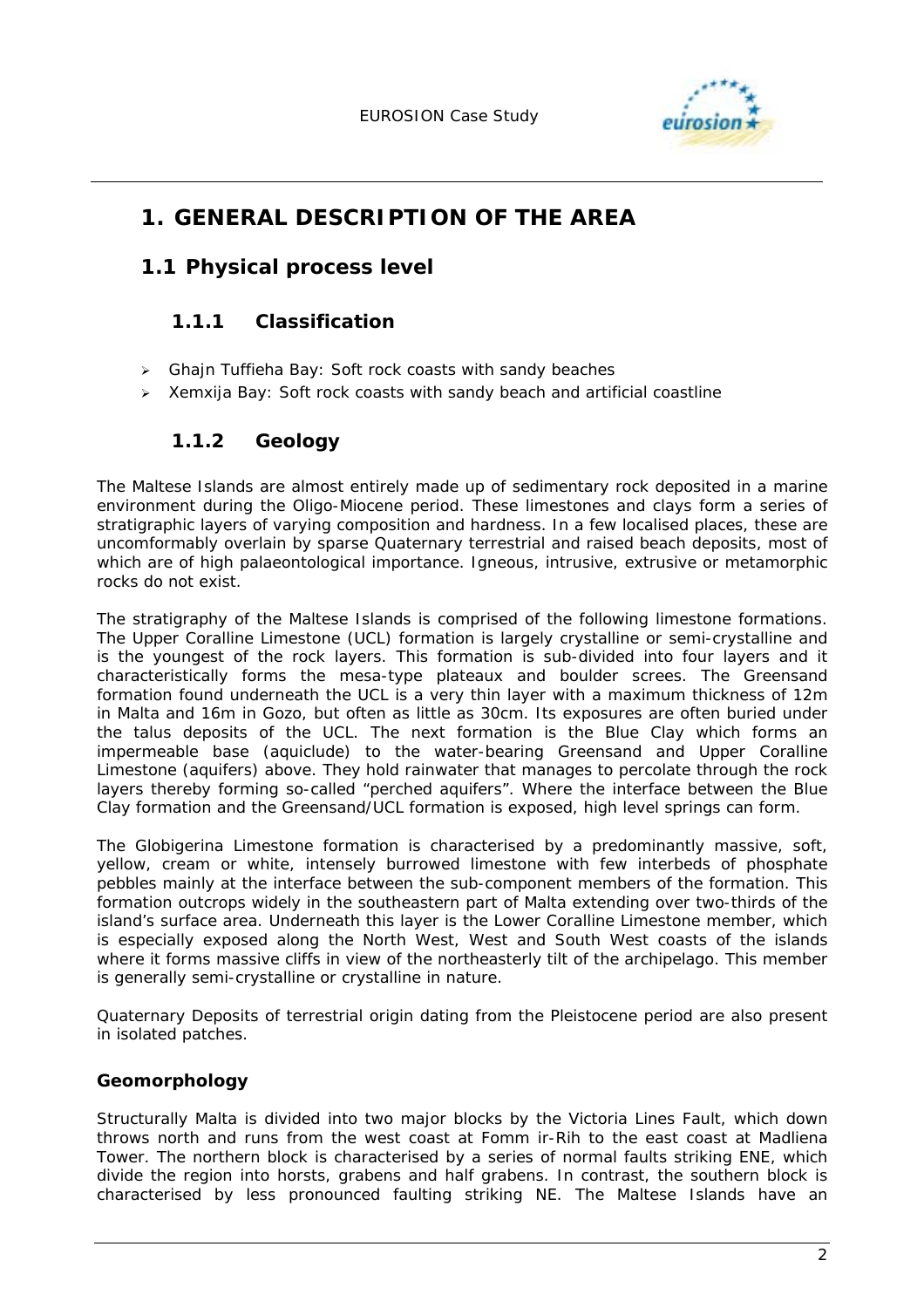

undulating tilt towards the northeast thus producing two types of coastline, a gently sloping rocky coast on the northeastern side and a steep cliff-dominated coastline on the southwest and west side of the Islands. Superimposed on this general dip are the effects of faulting and differential erosion. The structural properties of the various rock layers influences the rate of erosion under the action of wind, waves and rain and thus give rise to different formations that include:

- $\triangleright$  Wave cut notches or wave cut platforms at the base of the Lower Coralline Limestone cliffs (often extending below sea level).
- $\triangleright$  Smooth gently sloping coastal platforms on Globigerina limestone shores.
- $\triangleright$  Bays where clays and marls have been eroded away at a fast rate.
- $\triangleright$  Boulder screes (both on land and in the sea) where erosion of the blue clay undermines the upper coralline limestone cap above it forming the typical drum coastline.
- > Karstland.

#### **Case study areas**

The case study areas of Xemxija and Ghajn Tuffieha (refer to Figure 1) are located within the Pwales graben, which is defined by two faults, the Golden Bay/Fekruna Fault in the north and the Ghajn Tuffieha/St. Paul's Bay Fault in the south (refer to Figure 1). The latter fault throws to the north by approximately 70m. The intervening graben tilts slightly to the NNE to plunge gently below sea level at St. Paul's Bay; the head of this bay is the case study area of Xemxija. In contrast there are low cliffs in the west along the coast between Golden Bay and Ghajn Tuffieha Bay. Wardija Ridge is the horst defined by Ghajn Tuffieha/St. Paul's Bay Fault in the north and Gnejna/Salina Bay Fault in the south. The horst is also cut, particularly in the west, by a number of minor faults striking in the same general direction as the bounding major faults. As the Maltese Islands are predominantly composed of limestone, the presence of sandy beaches is limited.

Moreover, the configuration of the coastline restricts their size allowing only for the development of pocket beaches. The main examples all occur where the Blue Clay and Greensand outcrop on the actual coastline. The bays also receive additional material from run-off and deposits from valley systems. The beach material thus comprises of sand with a varying admixture of silt and some clay. No information is available with respect to granulometry in the case study areas.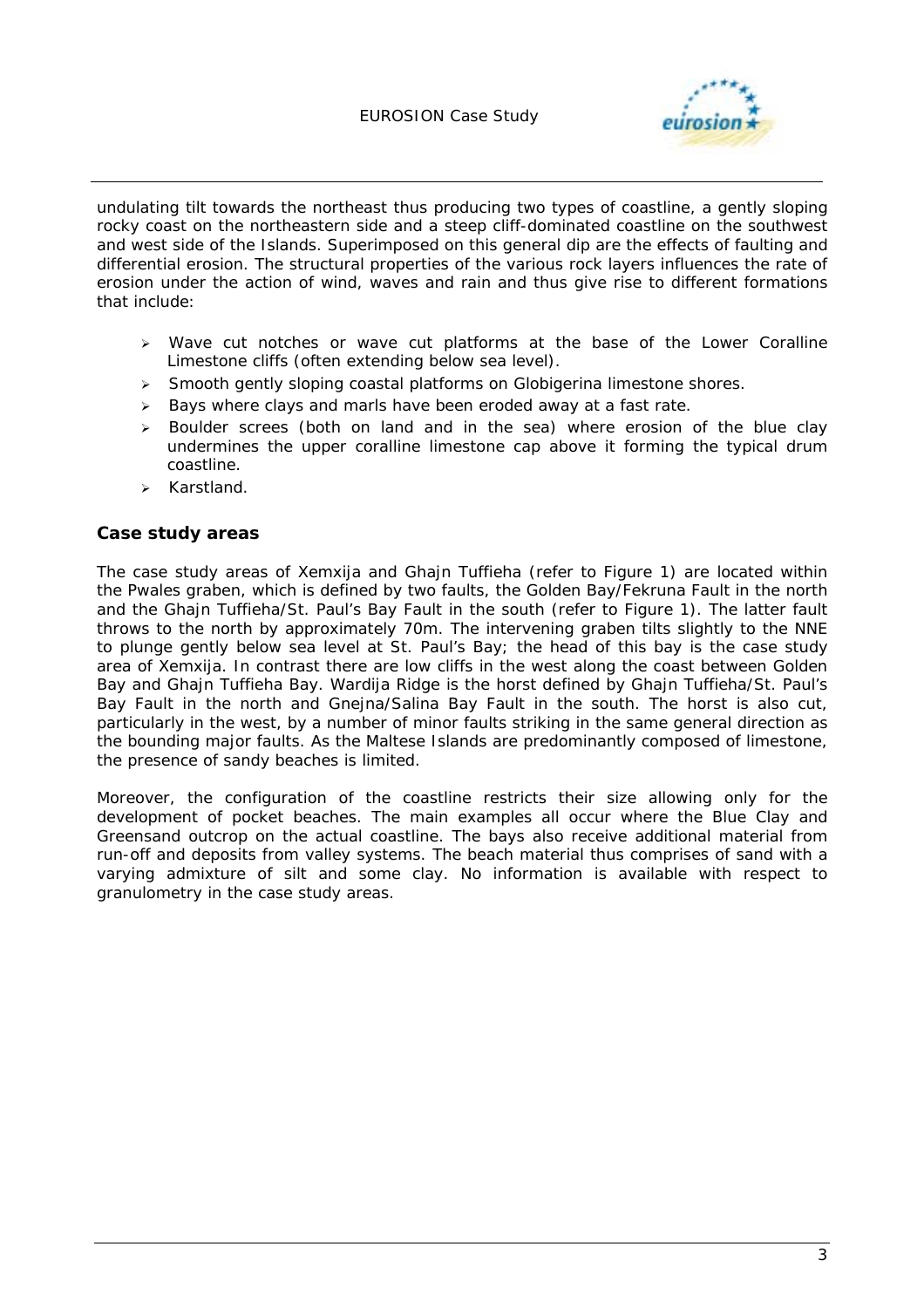#### EUROSION Case Study





*Fig.1: Geological Map of case study areas. Source: Geological Map of the Maltese Islands (1993) Oil Exploration Directorate, Office of the Prime Minister, Malta.* 

### **1.1.3 Morphology**

#### **Ghajn Tuffieha**

The geomorphology of the Ghajn Tuffieha Area is typical of that found in the northern structural block. Morphology is controlled primarily by structural endogenetic processes producing an initial landform made up of block faulted horst and graben system, with subsequent drainage, karst and shoreline processes playing a secondary exogenetic role to yield a variety of sequential erosional landforms typical of areas where horizontal weak and resistant strata are found adjacent to each other.

Features in the Ghajn Tuffieha area are represented in Figure 2 and include:

- $\triangleright$  A gently tilted basin-floor of Upper Coralline Limestone making up the headland between Golden Bay and Ghajn Tuffieha Bay.
- $\geq$  A high eroded Upper Coralline Limestone ridge marked by well defined escarpments making up il-Hotba l-Bajda, Ghajn Tuffieha and it-Tafal.
- > A well-preserved Upper Coralline Limestone step marked by well defined escarpments making up Tal-Lippija, Ix-Xaghra Tat-Torri and Il-Lippija.
- $\triangleright$  Blue Clay slopes at the back and on the sides of Ghain Tuffieha Bay.
- $\triangleright$  Undercliffs beneath Ghain Tuffieha Tower and il-Qarraba, where the Upper Coralline Limestone lies adjacent to the sea.
- $\triangleright$  A pronounced promontory at il-Qarraba capped by a fine example of a butte.
- $\triangleright$  A sharp isthmus linking il-Qarraba promontory to the mainland.
- $\triangleright$  Three sandy beaches.
- $\triangleright$  A wave cut terrace and soils.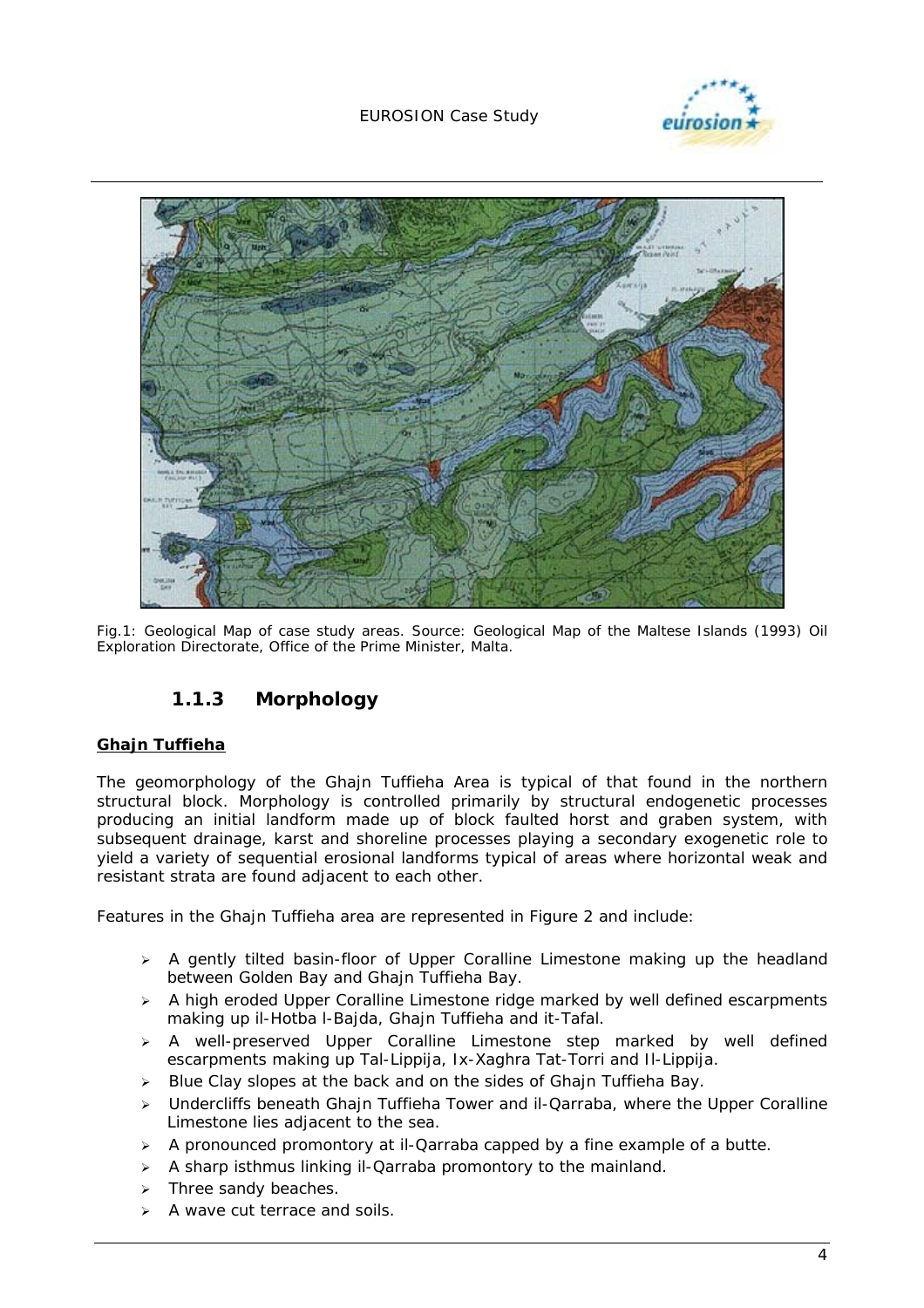

The sea bed in Ghajn Tuffieha is relatively shallow in the embayment and reaches a depth of 14m at Il-Qarraba (refer to Figure 2). Depths of more than 30m are reached within a relatively short distance, reflecting the NE tilt of the islands marked by the coastal cliffs*.* 



*Fig. 2: Bathymetry of Case Study Areas. Source: Admiralty Charts, Crown Copyright (1989)* 

The *Posidonia oceanica* meadows in this area are patchily distributed; the meadows include *Posidonia* on sand, rock and matte, and are typically dense and healthy. Banquettes are formed on the beach during the winter months as indicated in Figure 3. The banquette system is a specialised community of Mediterranean coasts that develops on masses of drying and decaying plant debris (normally shed leaves of sea grasses), deposited on the shore by wave action during the autumn and winter storms. If left undisturbed the leaves may accumulate to form banks of up to two metres in height. There is a local debate with respect to the role of these banquettes in preventing beach erosion as they form a protective layer to the sand underneath. Damages to the *Posidonia* meadows in this area are typically caused by anchorage, mainly of pleasure craft mooring off the sandy beach.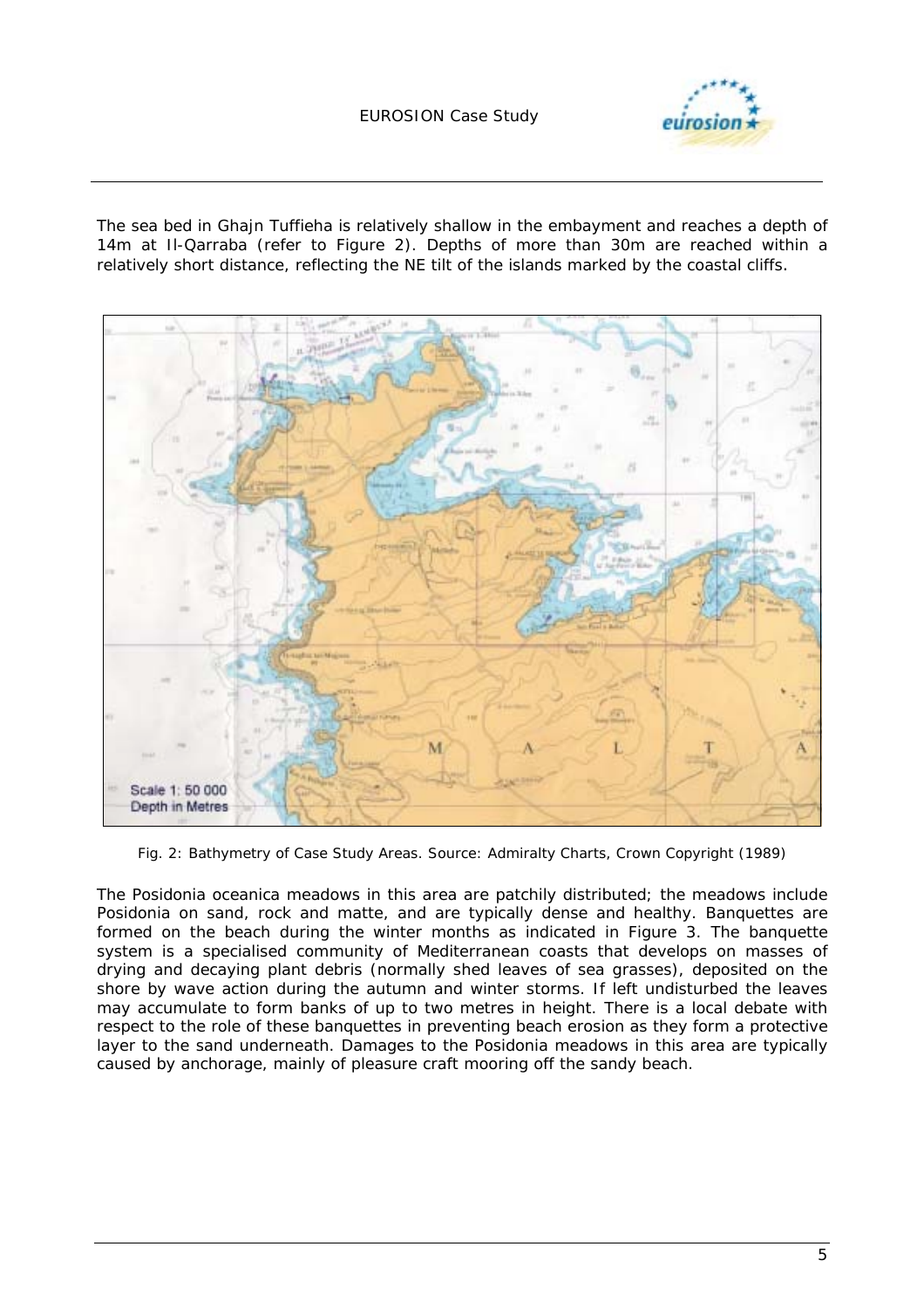#### EUROSION Case Study





*Fig. 3: Dead Posidonia oceanica leaves accumulating at Ghajn Tuffieha Bay (grey layer along water line).* 

#### **Xemxija**

The landform is dominated by low-lying rocky shoreline with the adjacent ridges (Marfa Ridge and Wardija Ridge) having limited Blue Clay exposures. The head of the bay originally supported a sandy beach backed by a salt-marsh ecosystem. Extensive development along the bay and on the ridges has occurred in the last three decades of the 20th century and thus altered the morphology of the bay.

In contrast to Ghajn Tuffieha Bay, the seabed is marked by a gentle slope where depths reach 25m at the mouth of St. Paul's Bay. Preliminary data from the baseline survey of the extent of *Posidonia oceanica* meadows in Maltese waters (carried out in 2002) indicates that *Posidonia* with a matte system is extensive in this area. The main exception is around St. Paul's islands where there is a sea bream fishfarm; in this area, the substratum consists of sand. Banquettes are formed on the beach (or equivalent area alongside the road) during the winter months.

#### **1.1.4 Physical processes**

The climate of the Maltese islands is characterised by hot dry summers and mild, humid winters, typical of semi-arid Mediterranean climate. The mean annual rainfall is approximately 500mm with high seasonal and interannual variations and rainfall is characterised by several storms of high intensity but of relatively short duration. The predominant winds are the North Westerly and North Easterly bringing large swell waves during the autumn and winter storms.

#### **1.1.5 Erosion**

In the absence of baseline and monitoring data on coastal erosion, the information provided in this report is limited to a report of a survey conducted on the geology and geomorphological features of Ghajn Tuffieha area carried out for the purpose of developing a management plan for the area and general observations made at Xemxija.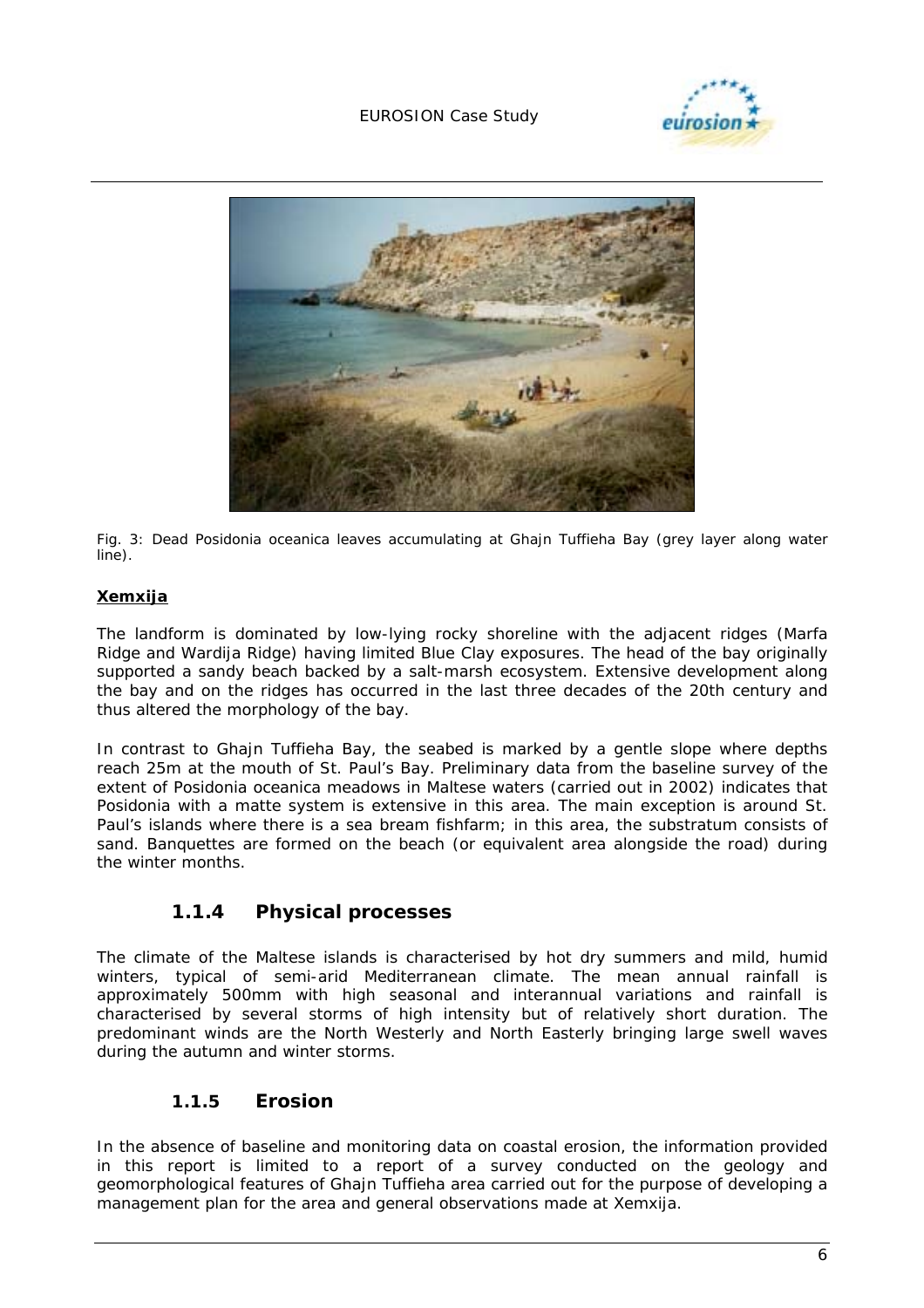

#### **Ghajn Tuffieha**

The plateaux at Ghajn Tuffieha (Il-Hotba l-Bajda, Ghajn Tuffieha and it-Tafal) represent karst topography in an advanced stage of solution activity where the original limestone plateau of the step has been removed by karst weathering. This exogenetic geomorphological process of erosion is in its initial stages at Ix-Xaghra tat-Torri and Golden Bay headland where lapis can be seen in the exposed limestone. The limestone plateau between Golden Bay and Ghajn Tuffieha overlies the Blue Clay Formation above sea level to form a perched aquifer, which drains in the direction of Pwales yet no groundwater is extracted. Ix-Xaghra tat-Torri Step has an elevation varying between 70m and 100m above sea level and is composed of a top limestone plateau overlying the Blue Clay Formation. The limestone is relatively much less karstified and stands at a higher level than the ridge at il-Hotba l-Bajda. Rock fins separated by deep grooves developed by the weathering of the exposed limestone are seen in many places.



*Fig. 4: Channels formed along the clay slopes.* 

When exposed the Blue Clay formation often forms steep smooth slopes of dark grey marls. These exposures are very vulnerable to weathering and erosion, the former by exfoliation and the later by sheet erosion, stream erosion and splash erosion. Associated with these processes are found various erosional and depositional features such as rills, gullies and slope wash. Concentration of sheet flow into streams gives rise to intense runoff particularly after a dry period. Two such intermitent watercourses run down the slopes from il-Hotba to the bayhead.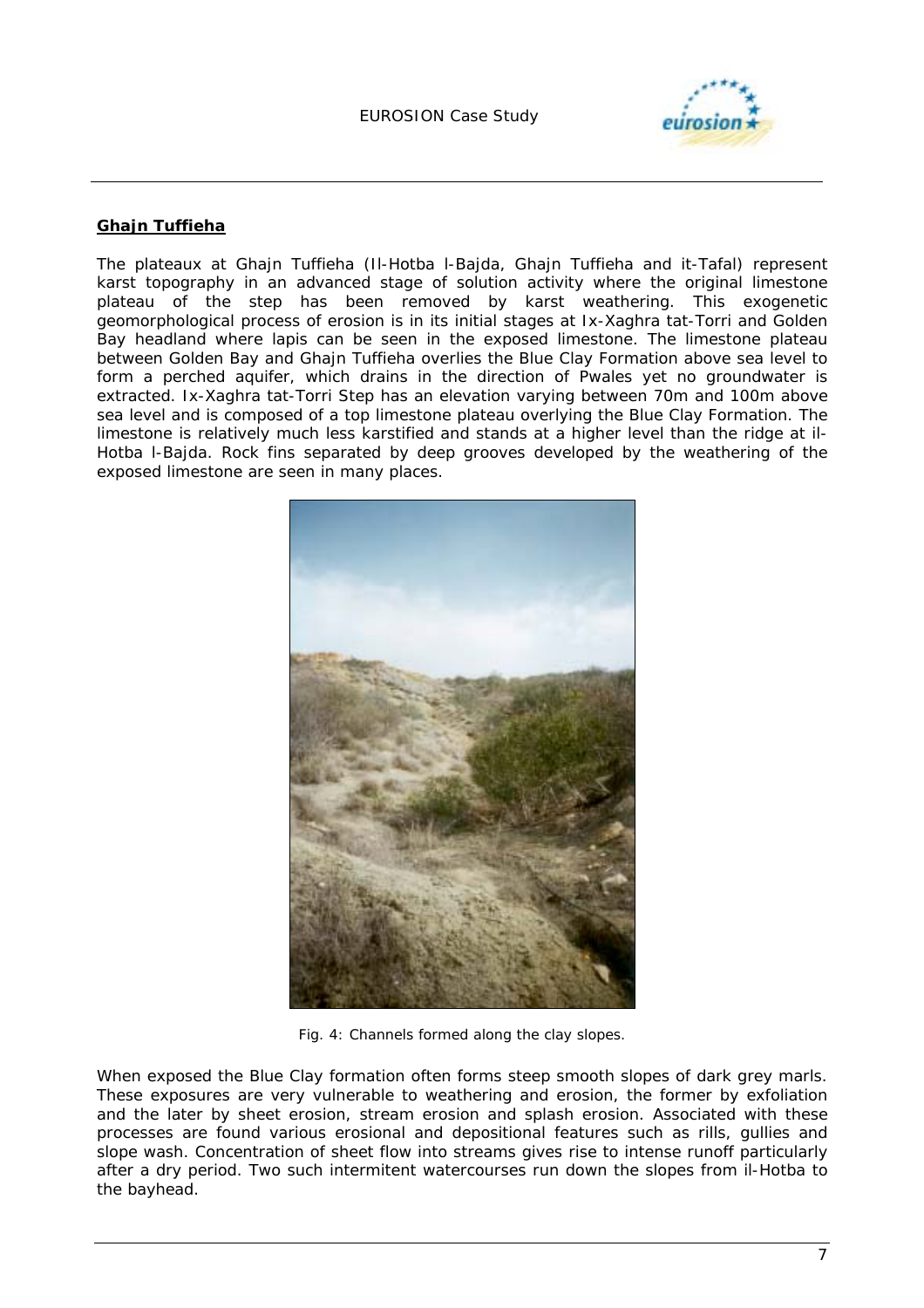

Runoff also forms long narrow channels and shoestring rills, the coalescence and deepening of which produced numerous gullies particularly at the base of the slopes at the back of the bayhead. Off-track motorcycling and 4-wheel driving has also contributed to this process in recent years. Splash erosion is significant over the barren slopes of the isthmus of il-Qarraba promontory. This problem is accentuated by the steep slopes, which amplify the flow velocity to give rise to turbulent flow, strong enough to erode the clay and carry the sediments to the beach.

The coastal low-cliffs at Ghajn Tuffieha Tower and il-Qarraba promontory are characterised by a profile made up of a low vertical drop against the edges of Upper Coralline Limestone plateaux and a steep slope against the Blue Clay underneath. The clay slopes, particularly those at the base of these cliffs, are hardly exposed as they are overlain by a combination of rockslides, slumps and rockfall made up of coralline limestone detached from the edge of the plateaux.



Fig. 5: Undercliff boulder scree at Golden Bay headland with accumulated debris at the back of the *sandy beach at the forefront.* 

The formation of these talus slopes is facilitated by accelerated weathering and erosion of Blue Clay, which undermines the overlying coralline limestone. The cliffs have recesses that tend to funnel the rock fragments, particularly rock fall, into chute-like exits causing the formation of minor talus cones. The freshly exposed surface of coralline talus is easily weathered as it slides down the clay slopes to reach the shore. Strong wave action on the exposed clay tends to subject the UCL butte at il-Qarraba to accelerated erosion to produce rockslides, slumps and rockfalls, which from a well developed undercliff facing the open sea.

The sandy beach at Ghajn Tuffieha occupies half of the bayhead in the form of a wedgeshaped belt, approximately 150m long and 25m wide, tapering gradually towards the south where it turns into a narrow, 100m long sand/cobble beach. Like all other sandy embayments in Malta, the trend in evolution of Ghain Tuffieha bay is the progressive erosion of the promontories on the sides and the widening of the bayhead by a widening beach as littoral drift brings in the product of erosion in the form of sand. Erosion of the UCL is the main source of sand as the Mtarfa Member is easily broken down to fine sand by weathering.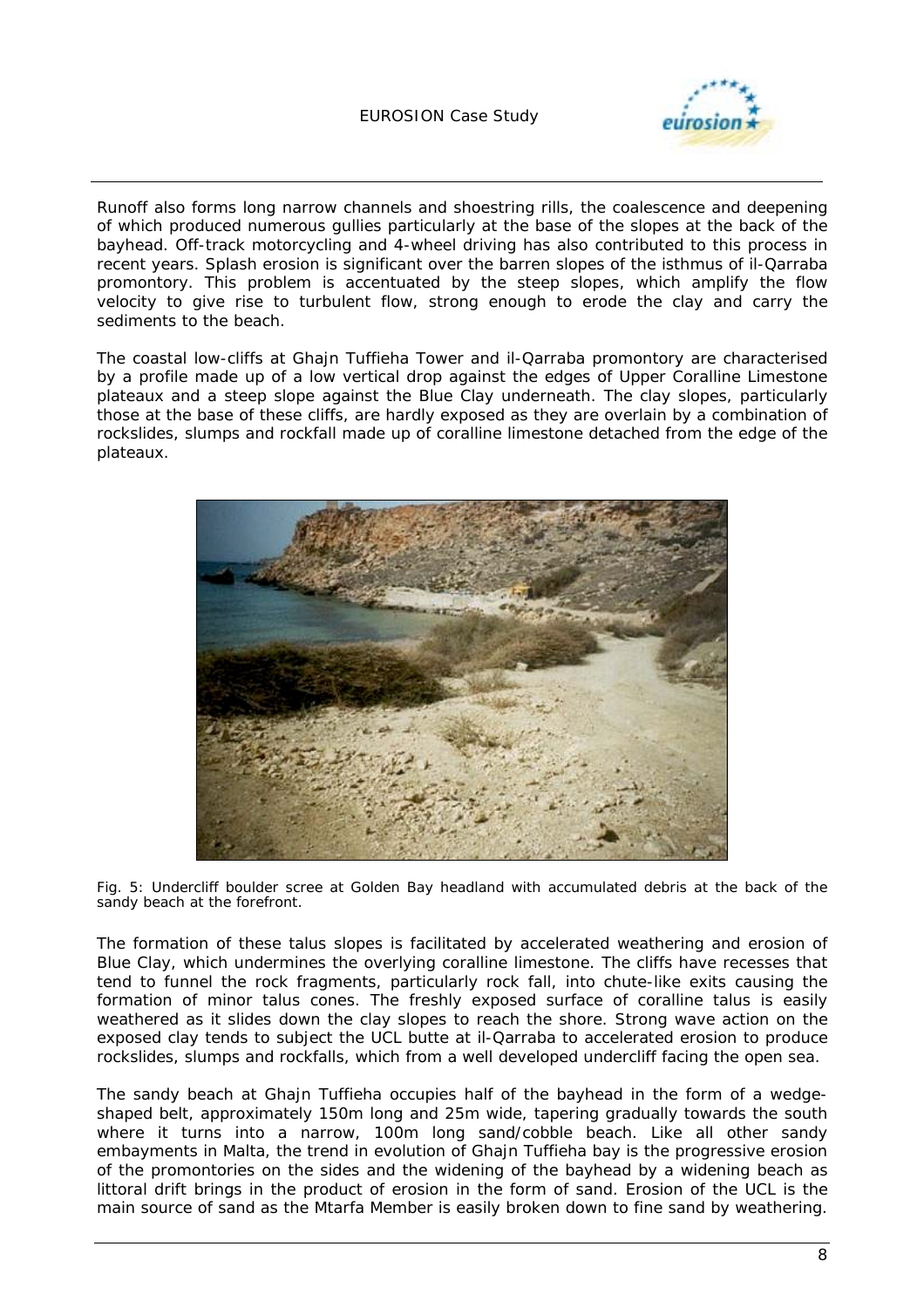

The wider berm in the north is attributed to longshore drift. It is suggested that the northwesterly waves entering the bay change course as they strike the promontory of il-Qarraba to surf obliquely on the shore of the bayhead to produce this drift.

The active surf lens appears to be in equilibrium with a surf-base at a depth of about 10m. Seasonal adjustments of the lens as well as adjustments accompanying periods of storm waves and calm sea are normal and do not appear to cause long-term changes in the lens profile itself. The determination of trend in the condition of the beach however requires a long period of monitoring to ascertain whether the sandy beach is static, expanding or contracting. Some preliminary conclusions have been drawn from two observations. The absence of sand ridges on the beach would exclude propagation taking place. The narrow berm of the beach contrasts sharply with the abundant supply of source rock within the bay, suggesting that retrogradation is most likely taking place and that shrinkage is likely to have reached its maximum level. This is also supported by the absence of aeolian dunes in the bay.



*Fig. 6: Il-Qarraba promontory and sandy beach at Ghajn Tuffieha.* 

There is another small sandy beach on the southern shore of the isthmus very similar to that of Ghajn Tuffieha Bay except in size, being only about 90m long and 8m wide. The source of sand is the weathering of Mtarfa Member detached from the limestone butte of the promontory in the form of rock-fall and boulder scree. A limited supply of sand may also reach the beach as littoral drift from the direction of Gnejna Bay, on the other side of il-Qarraba.

In contrast to the larger sand beach, this one has no apparent longshore drift as wave action, of a predominant reflective nature, reaches the beach perpendicularly. The sand at the back of the berm has an admixture of material derived from the erosion of adjacent steep Blue Clay slopes. The berm crest is practically non-existent suggesting a very small active lens and weak wave action.

Some boulders from the undercliff of il-Qarraba promontory protrude out into Ghajn Tuffieha Bay to trap sand as it drifts bayward to from a small sandy beach, about 50m long on the northern shore of the promontory. The berm of this beach is curved and only 5m wide. The sand lens probably forms part of the main beach.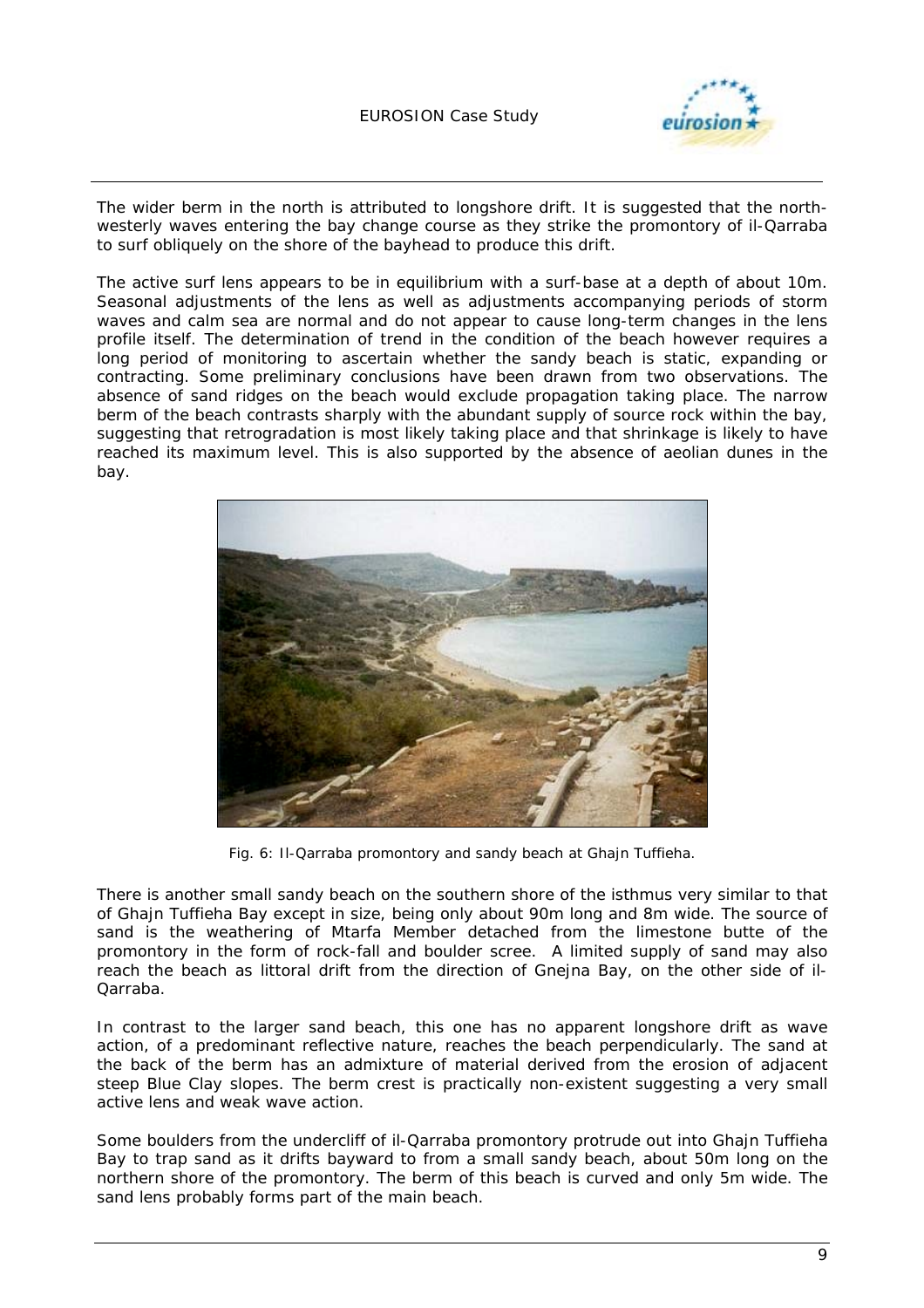

#### **Xemxija**

The sandy beach was not extensive as indicated by the 1957 aerial photographs and geological formation of the area in the absence of significant clay exposures, suggests limited material availability. However, it is noticeable that with intensified urbanisation along the valley sides and the construction of the road has led to the depletion of the sandy beach and degradation of the saltmarsh habitat. The artificial coastline is itself under pressure as is indicated by Figure 7 where the road alignment itself is gradually subsiding.



*Fig. 7: Damaged road alignment at Xemxija showing remaining sandy pocket.* 

### **1.2 Socio-economic aspects**

#### **1.2.1 Demography and population rate**

With a total land area of 316 km<sup>2</sup> and a total population of 378,132 (Census, 1995) the Maltese Islands have one of the highest population densities in the world. Figure 8 illustrates the significant increase in density between 1931 and 1995 where it stood at approx. 1,200 persons per square kilometre. Most of the population lives towards the northeast of Malta: in the past, several small villages and towns grew and formed a large conurbation around the Grand Harbour and Marsamxett Harbour. Growth in population led to an increase in the demand for urbanisation whereby land (both agricultural land and natural habitats) has been utilised to accommodate development connected with infrastructure, services, public utilities, places of work and housing. Most of the infrastructure development, including desalination plants, sewage outfalls and even municipal waste landfills, are accommodated along the low-lying coastal areas for operational purposes and need to protect aquifers inland.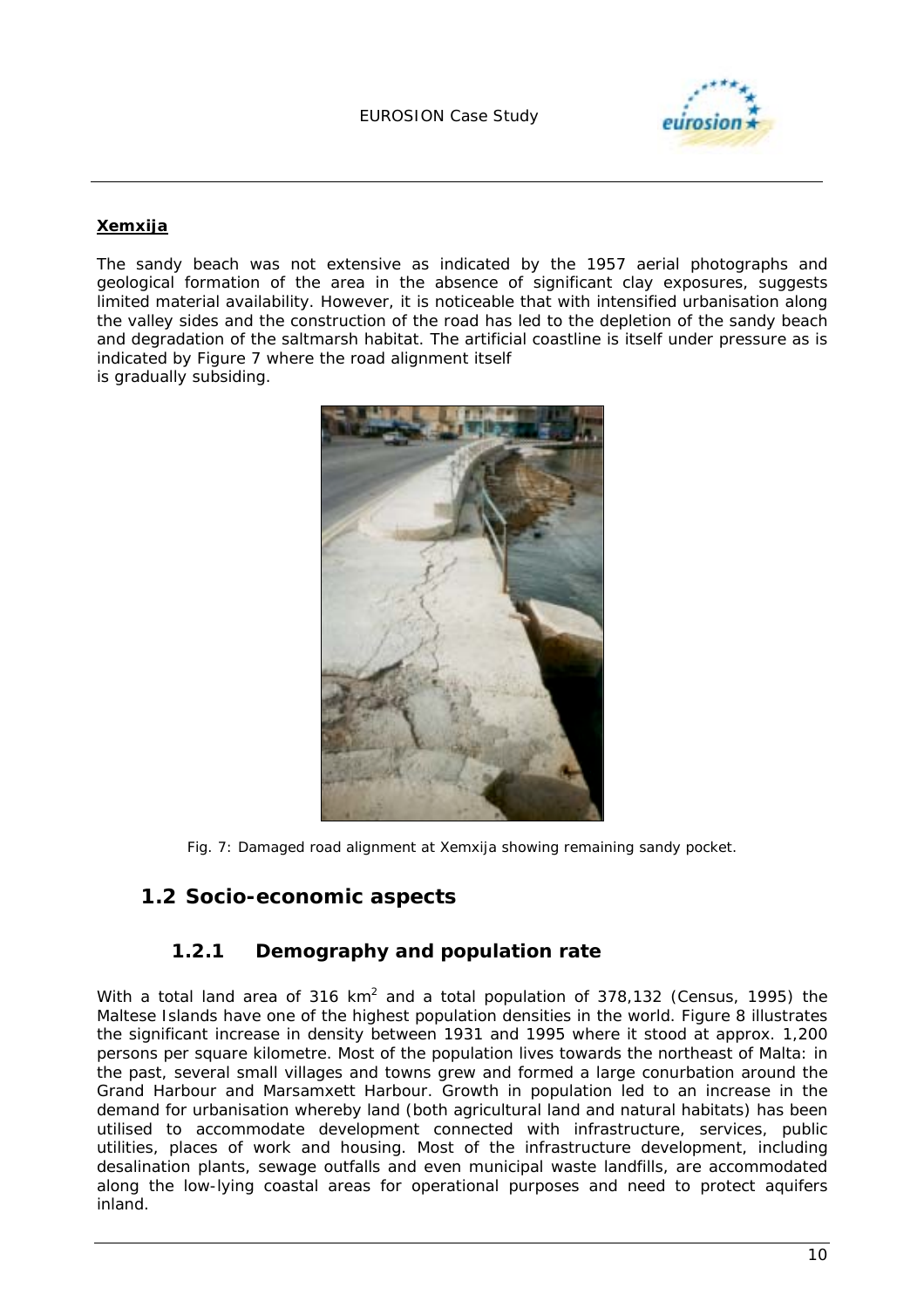



*Fig. 8: Population density from 1931 to 1995. Source: Government of Malta (Census from 1931to 1995).* 

### **1.2.2 Major functions of the coastal zone**

The Maltese economy can be described as one of the smallest in the world. However in terms of income per capita, Malta's average GNP per capita in 2000 amounted to approximately US\$ 9,000 one of the highest amongst developing countries. In terms of purchasing power, this figure is approximately 55% of the average for the European Union. Due to its small size the economy depends heavily of foreign trade and the Islands rely substantially on imports for energy, industrial supplies and consumer goods. This dependence renders Malta very susceptible to economic conditions in the rest of the world. With a small domestic market, the economy relies on exports of goods and services, which are dominated by electronic and electrical equipment, chemicals, printing and medical equipment. Export services are dominated by tourism, transportation and financial services.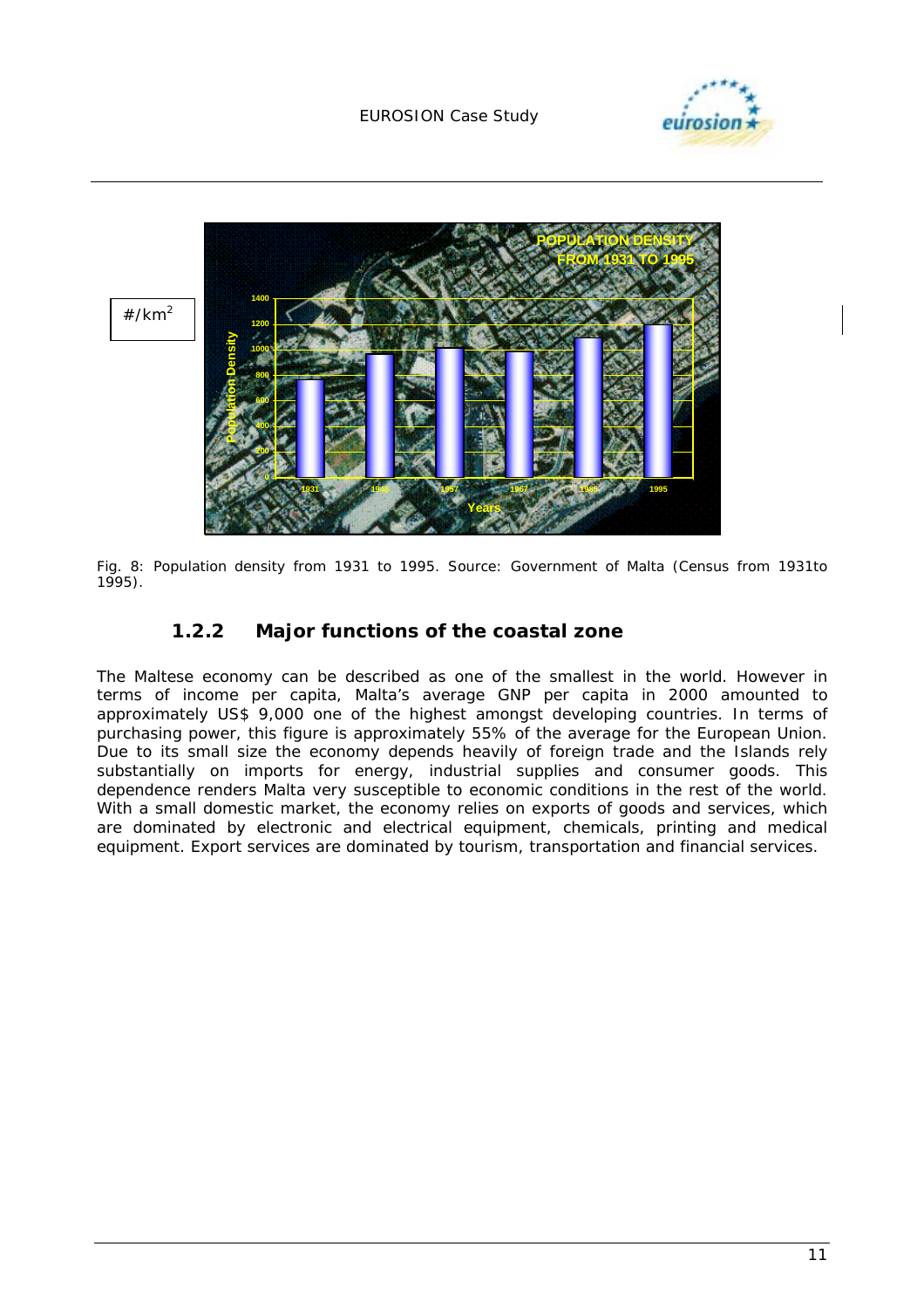

*Table 1: Sectoral contribution to the GDP. Source: Economic Policy Division, Ministry for Economic Services (Economic Surveys January to September 1998 and 2001).* 

| Sectors of the Economy                                              | 1995 | 1996                                                   | 1997 | 1998 | 1999 | 2000 | 2001 |
|---------------------------------------------------------------------|------|--------------------------------------------------------|------|------|------|------|------|
|                                                                     |      | LM'000  LM'000  LM'000  LM'000  LM'000  LM'000  LM'000 |      |      |      |      |      |
| <b>Agriculture and Fisheries</b>                                    | 22   | 24                                                     | 25   | 25   | 24   | 24   | 25   |
| <b>Construction and Quarrying</b>                                   | 27   | 27                                                     | 29   | 27   | 25   | 26   | 29   |
| <b>Manufacturing</b>                                                | 178  | 184                                                    | 181  | 208  | 216  | 246  | 241  |
| <b>Public Utilities</b>                                             | 44   | 43                                                     | 53   | 71   | 73   | 66   | 65   |
| <b>Transport and Communication</b>                                  | 47   | 53                                                     | 52   | 60   | 65   | 67   | 74   |
| <b>Wholesale and Retail Trades</b>                                  | 98   | 98                                                     | 100  | 101  | 102  | 108  | 112  |
| Real <sub>52</sub><br><b>Banking</b><br>Insurance,<br>and<br>Estate |      | 64                                                     | 68   | 70   | 73   | 88   | 91   |
| <b>Public Administration</b>                                        | 123  | 136                                                    | 136  | 134  | 141  | 146  | 168  |
| <b>Property Income</b>                                              | 67   | 76                                                     | 84   | 96   | 109  | 112  | 114  |
| <b>Private Services</b>                                             | 74   | 80                                                     | 87   | 100  | 110  | 112  | 118  |
| <b>GDP at factor cost</b>                                           | 732  | 785                                                    | 814  | 892  | 937  | 993  | 1037 |

Tourism is a significant contributor to the local economy. According to the Malta Tourism Authority (2000), tourism in Malta has grown from 12,583 tourists in 1959 to a record of 1,214,230 in 1999. Furthermore, foreign earnings from tourism have become an important contributor to the national GDP, accounting for over 25 per cent of the total exports of goods and services. Over the years, the importance of tourism grew and therefore, Malta has also suffered from significant development pressure for tourism purposes in low-lying coastal areas, which still continues, despite the ever decreasing space. Consequently, urbanisation has had significant impacts upon natural resources and the use of land in coastal areas.

### **1.2.3 Land use**

The Economic Surveys show that Government expenditure from 1995 to 2001 has focused upon the productive sectors and infrastructural development (refer to Figure 9). As a result of development pressure, around 22 per cent of the total land area of the Maltese Islands is built-up (this figure excludes roads development).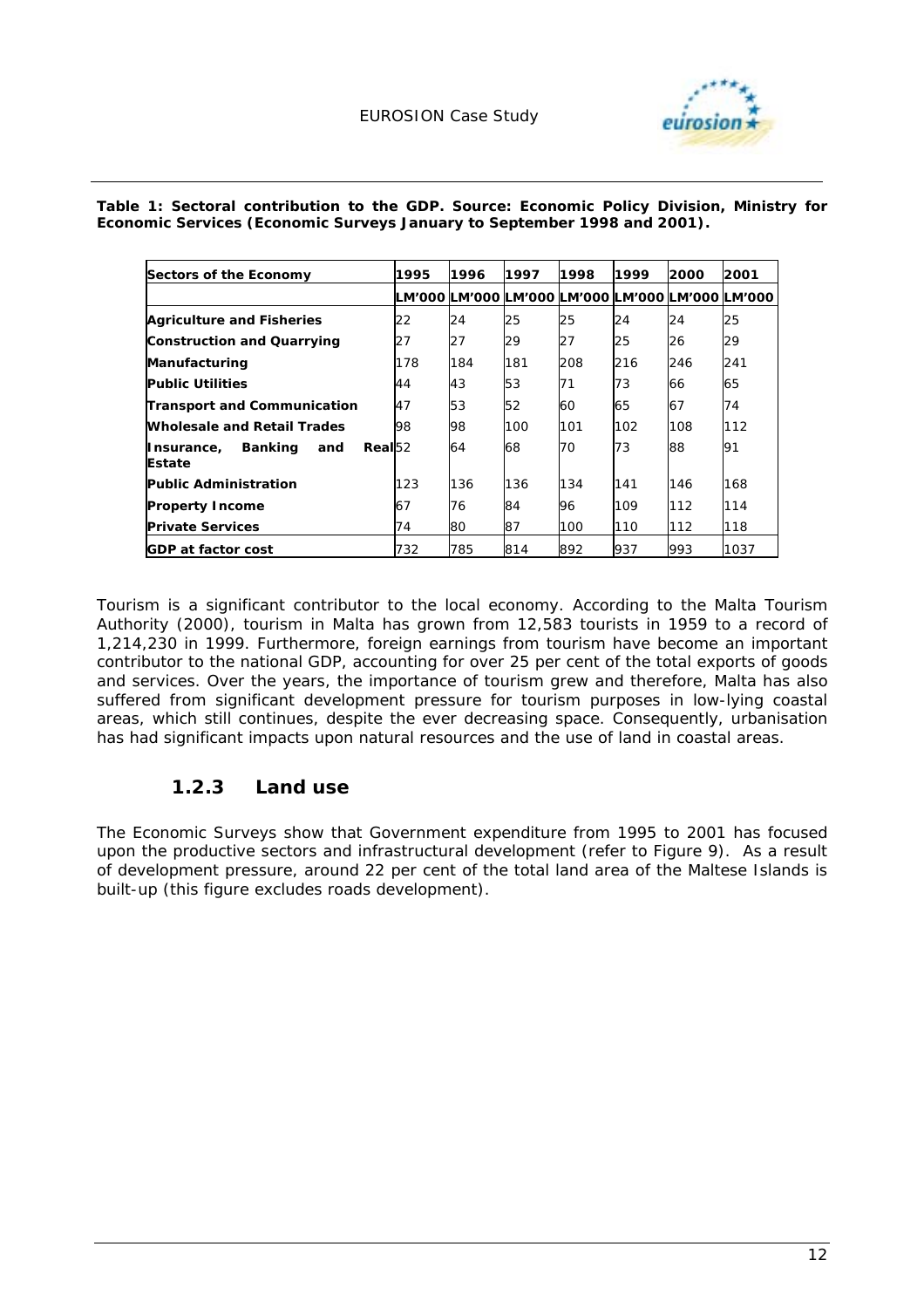



*Fig. 9: Government capital expenditure from 1995 to 2001. Source: Economic Policy Division, Ministry for Economic Services (Economic Surveys January to September 1998 and 2001).* 

Roads were developed along the Northern coast, cutting through salt-marshes and beach systems and catering establishments were located on beaches and rocky coasts. Development along this side of the island has been taken right up to the water's edge in most areas and considerable stretches of natural coast was replaced by artificial structures. The Southern coast, dominated by cliffs has been dominated by agriculture development. The inaccessibility of the coastal cliffs has retained most of the important ecological and scientifically important sites on the islands. The limited areas accessible to the sea include some of the major sandy beaches on Malta and narrow rocky inlets that have been promoted as recreational beaches for tourists and locals alike. With a growing resident population and increasing visitor numbers, these areas have come under additional pressure with demands for ancillary facilities associated with beaches, such as parking areas, catering and hygiene facilities.

### **1.2.4 Assessment of capitol at risk**

#### **Case Study Areas**

To date there are no published studies addressing the rates and risks of coastal erosion around the Maltese Islands. The main factor that accelerates erosion is human intervention through development. In the absence of data, alterations of the coast associated with infrastructure development and urbanisation, have led to loss of special habitats such as sand dunes and saline marshlands. Development on the limestone coastal cliffs may accelerate the rate of erosion through destabilisation from engineering works during construction as well as increased load over the underlying rock. Abandonment of agricultural activities leads to breaching of rubble walls and extensive soil erosion particularly during flooding after heavy rainfall. The impact of such run-off may lead to a further destabilisation along drum (cliffs with boulder screes) areas.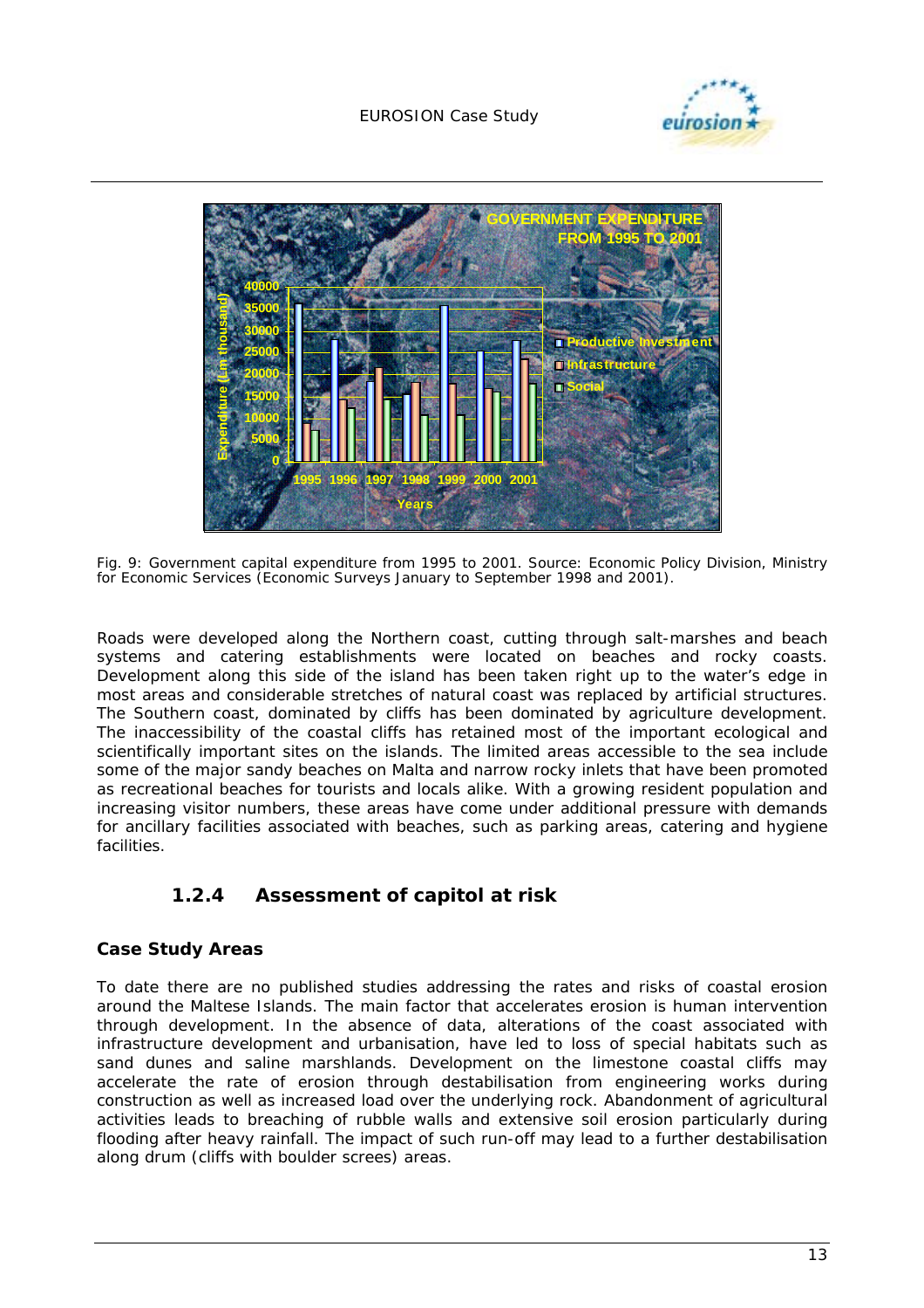

Sandy beaches in the Maltese Islands are very limited, constituting around 2.5% of its coastline. The ecological importance is mainly related to their association with sand dunes and clay slope communities located at the back of the beach and infralittoral communities, particularly of sea grasses, namely *Posidonia oceanica*. Sandy beaches constitute an economic asset to the tourism and recreation industry. Some of these beaches and their adjacent coastline are also important for their heritage value as they have archaeological and historical remains, where in some cases these are located under the sand itself. Coastal erosion as such has only received attention with respect to the importance of beaches for tourism and in relation to damage to sand dune habitats associated with sand mining. In the absence of comprehensive studies very little quantitative information is available regarding the extent of coastal erosion. Very few published investigations are available and these are mainly general reviews.

#### **Xemxija**

Xemxija is a settlement located on low-lying coast towards the north of Malta. It forms part of St. Paul's Bay Local Council, a popular tourist area with a total land area of 15.7  $km^2$ (refer to Figure 1). The population density of St. Paul's Bay is 471 persons per  $km^2$ nevertheless the built-up area in St. Paul's Bay amounts to approximately 2.3 km<sup>2</sup>. St. Paul's Bay is characterised by tourism accommodation and other services and infrastructure connected with tourism and recreation, reflecting the predominant recreational use of the area relative to the other urban areas in Malta. Most of the built-up area in Xemxija is characterised by dwellings, garages, clubs, pubs and restaurants, tourism development and roads. The physical impact from development that has encroached along the coast is significant especially when considering that 311 dwellings are used as summer residences and therefore are unoccupied for most of the year.

The built-up area of Xemxija and the southern part of St. Paul's Bay was developed along the coastline around a bay known as Ir-Ramla tal-Pwales. This bay used to be characterised by a sandy beach with a salt marsh habitat developed behind it. Aerial photography dating from 1957 suggests that the size of the sandy beach was not large, relative to other sandy beaches in Malta, however as is indicated clearly from the 1994 aerial photo it has diminished mainly due to the physical impact of development. An arterial road that provides an access route to the Northern Ferry terminal at Cirkewwa, linking most of the population in Malta with the island of Gozo, passes along the edge of the coastline. Furthermore, large concrete areas were constructed to provide additional services for tourism and recreational purposes as well as for boat owners. Most of the bay is being used for boat mooring purposes. Consequently, most of the coastline has been altered through human intervention and replaced by vertical walls.

#### **Ghajn Tuffieha**

Ghajn Tuffieha is located towards the northwest coast of Malta (refer to Figure 1) and therefore is situated further away from the congested, northeastern urban areas of Malta. It forms part of the Mgarr Local Council, which has a total land area of 16  $km^2$ , more or less equivalent to the land area of St. Paul's Bay Local Council. However, the built-up area within the Mgarr Local Council amount to only  $0.5 \text{ km}^2$  with a population density of only 166 persons per square kilometre. The Mgarr Local Council is characterised by two small distinct settlements: Mgarr and Zebbiegh. There are no settlements and/or major development sites within the Ghajn Tuffieha case study are. Ghajn Tuffieha's land cover consists of boulder screes, clay slopes, maquis, garigue, afforested areas, agricultural fields and the sandy beach. Like all sandy beaches in the Maltese Islands, Ghajn Tuffieha is characterised by development connected with tourism and recreation. Two other sandy beaches are found adjacent to Ghajn Tuffieha Bay, Golden Bay (Ir-Ramla tal-Mixquqa) to the north and Gnejna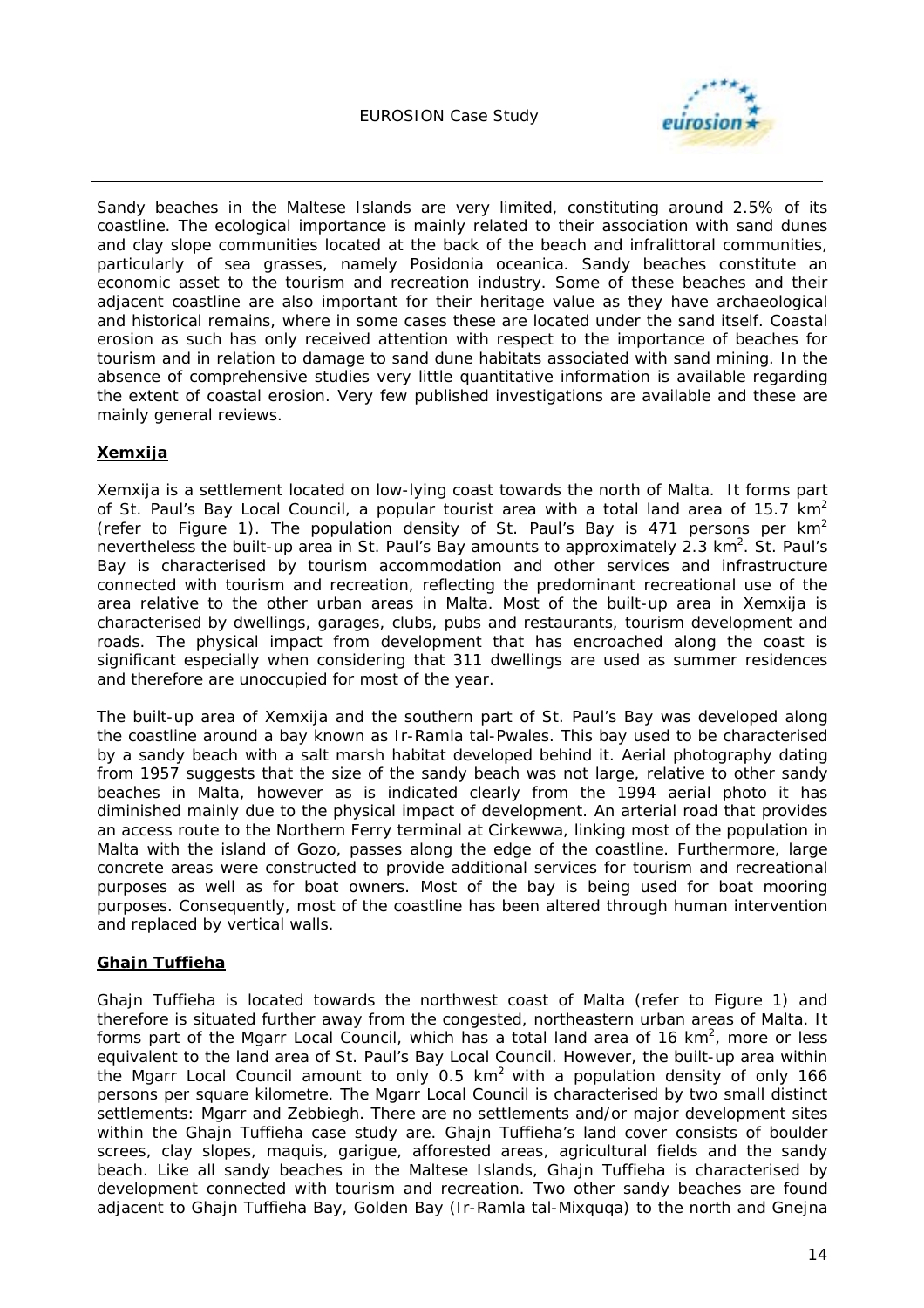#### EUROSION Case Study



Bay to the south. A common access road services Ghajn Tuffieha and Golden Bays. With Golden Bay being the larger of the three beaches, it attracts more visitors and consequently more development efforts were made to enhance access to the beach and provide facilities. However with an ever increasing number of summer visitors and limited beach space, more pressure has been placed at Ghajn Tuffieha in recent years.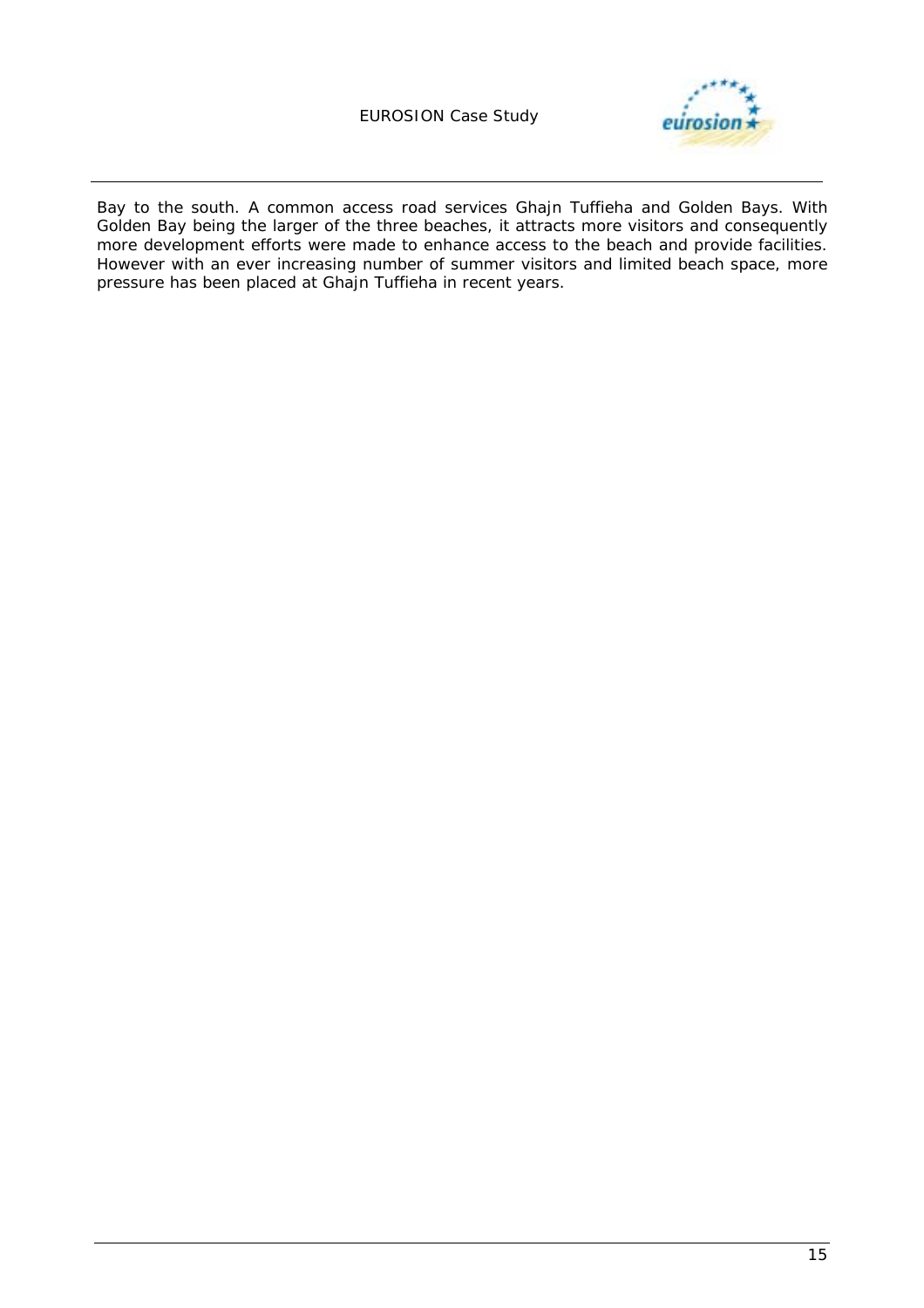

# **2. PROBLEMS OF EROSION**

### **2.1 Eroding sites**

As indicated in section 1.1 the absence of any scientific research addressing coastal erosion, limits any discussion in this section.

#### **Xemxija**

Evidence from aerial photography suggests that the sandy beach at Xemxija Bay (although relatively small) has eroded in a period of almost 4 decades (refer to Photos 6 and 7), as a result of measures to artificially realign the coastline.



*Fig. 10: Aerial image of Ghajn Tuffieha (1967). Source: Malta Environment and Planning Authority.* 



*Fig. 11: Aerial image of Ghajn Tuffieha (1994). Source: Malta Environment and Planning Authority.*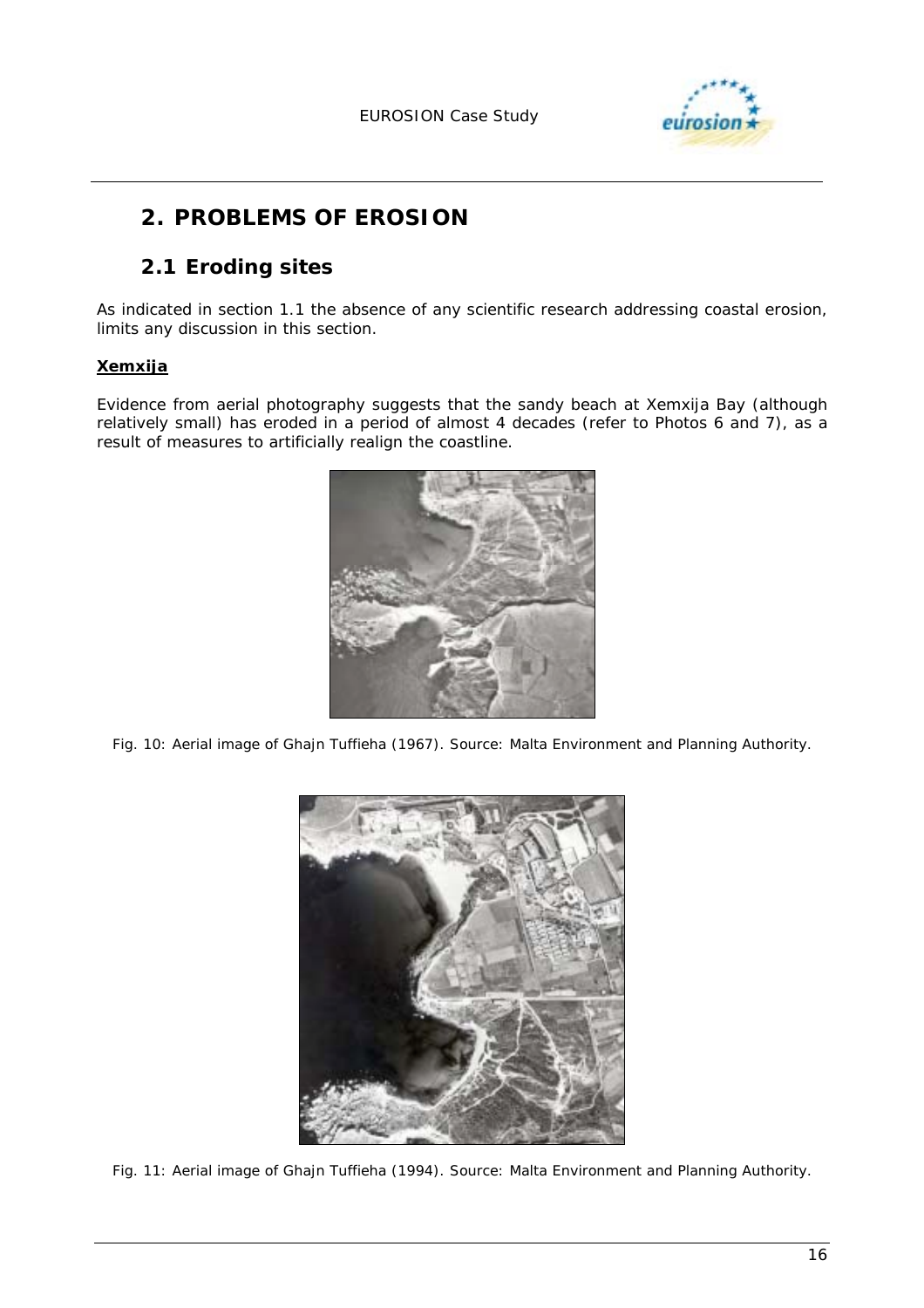

# **3. SOLUTIONS/MEASURES**

### **3.1 Policy options**

In the absence of information with respect to coastal erosion in the Maltese Islands, measures to address this issue have been practically negligible. Considering that coastal engineering works were carried out to primarily serve maritime related activities and transport services rather than for the purpose of combatting coastal erosion, within Xemxija Bay, the policy option indirectly adopted for this area can be identified as the **do-nothing**  approach.

With respect to Ghajn Tuffieha, policy options are not directed towards coastal erosion however, in view of precautionary measures adopted recently in the absence of data, efforts in the area approach the policy option of *limited intervention*.

### **3.2 Strategy**

### **3.2.1 Approach related to the problem**

#### **Xemxija Bay**

Due to the development level already present the Draft North West Local Plan, a 10 year development plan prepared for the North West of Malta) Ir-Ramla tal-Pwales Bay is designated for the development of a yacht marina. Consequently, it is envisaged that further human alteration is likely to take place in this bay, such as dredging and construction of breakwater. This development may have subsequent impacts upon the seabed in the area, particularly on the *Posidonia oceanica* present there.

#### **Ghajn Tuffieha Bay**

Ghajn Tuffieha was subjected to development in the mid 1990s when a road was cleared along the clay slopes to provide access for the construction of a catering facility on the beach. The disruption caused to the clay slopes is still felt today with the wide channels created from the dislodged material.

In 1996 Ghajn Tuffieha Bay was afforded legal protection as an Area of Ecological Importance and an Area of High Landscape Value under Section 46 of the Development Planning Act of 1992 (as amended in 2001). As a Scheduled property it is protected from further development whilst ensuring the continuation of traditional activities like agriculture. Provisions for conservation orders to control activities within particular scheduled properties are possible under the Scheduling Process, where such Orders make provision to guide the management of protected areas. The Conservation Order for Ghajn Tuffieha was published as per Government Notice No. 73 of 2002 with measures ranging from restoration, regulation of activities, enforcement and general management of the area. In controlling the type and scale of development and activities taking place in Ghajn Tuffieha, the Conservation Order aims to safeguard the fragile environment present primarily to prevention.

In addition to the Scheduling Process and the issue of the Conservation Order, the Malta Environment and Planning Authority has been trying to introduce measures to protect the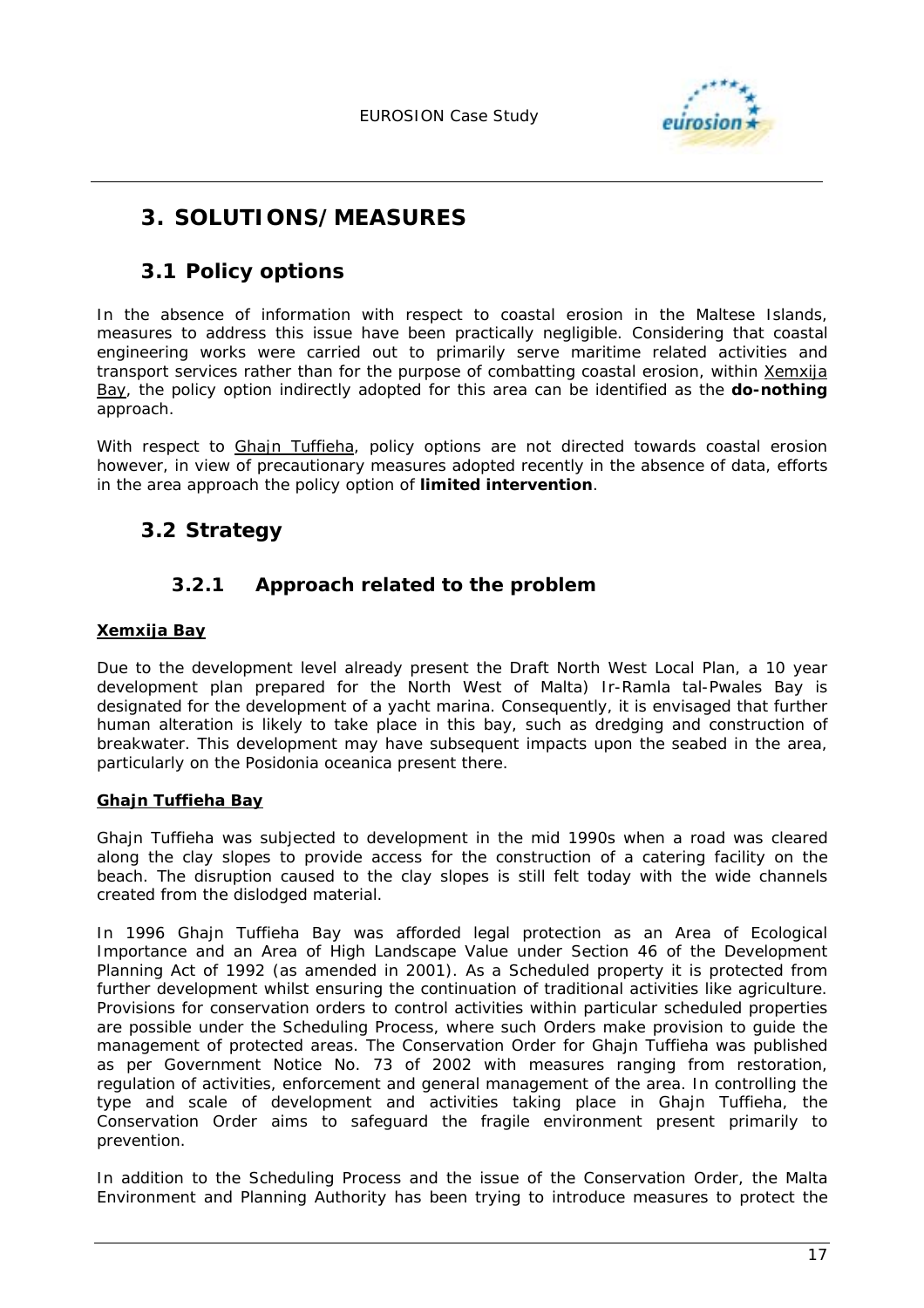

banquettes that develop over the winter months and prevent the removal of the dead leaves until late Spring. Although their protective effect against erosion has not been scientifically proven locally, it is assumed that the removal of such banquettes prior to the end of the stormy season would still expose the sandy beaches to strong wave action. Other preventative measures that are in the pipeline include the management of boating activity in order to safequard the *Posidonia oceanica* meadows present. The leaves, reefs and matte<sup>1</sup> structures afford protection for the sandy beach by buffering wave energy and the rhizome/matte structures stabilise the sediment. This implies that damage to *Posidonia oceanica* meadows may affect beach dynamics. Activities that contribute to the damage to *Posidonia oceanica* meadows include:

- $\triangleright$  Anchorage of vessels, resulting in the detachment of shoots and ripping the matte structure.
- $\triangleright$  Trawling, where the gear causes extensive damage to the structure of the seagrass meadow.
- > Discharge of polluting materials, including those that increase nutrient levels; increased nutrient levels leads to increased epiphytic growth on the leaves, stressing the plant.

Local research indicates that *Posidonia* meadows have regressed or been extirpated in areas where they have been subjected to anthropogenic pressures. The relation between this regression and coastal erosion has not been studied.

The control of maritime activities to prevent such impacts is possible through the provisions of the Conservation Order. Some of the measures of the Conservation Order include the following:

- $\triangleright$  The prohibition of activities that contribute to the degradation of the area; these include off-roading, abseiling, any function which attracts a significant number of people and beach users driving down the clay slopes.
- $\triangleright$  The removal of sand, pebbles, stones and clay is strictly prohibited.
- $\geq$  The removal of alien trees, shrubs and plants and their replacement with native species. Furthermore, the order calls for plantation of the grass-binding shrub along the clay slopes.
- $\triangleright$  The prohibition of camping on the clay slopes.

1

- $\triangleright$  The prohibition of the removal of indigenous species of flora
- $\geq$  The restriction of various activities to specific zones. Trampling and other forms of degradation would hence be very limited.
- $\triangleright$  The rationalisation of existing footpaths; some footpaths are to be defined; others closed and re-vegetated (i.e. reducing erosion), whilst those that constitute a danger to recreational users shall be rehabilitated.

### **3.2.2 Issues concerning threat to life and property**

The only relevant issue relates to the stability of Golden Bay Headland at Ghajn Tuffieha, where one of the coastal defence towers that encircle the coastline of the Maltese archipelago, dating back from the Knights of St. John is threatened. The fissures along the cliff face cut across in front of the tower. The Conservation Order recognises that heritage is

<sup>1</sup> *Posidonia oceanica* has an extensive rhizome system that is called matte; this consists of a fibrous root system incorporating trapped sediment, which can form matte walls.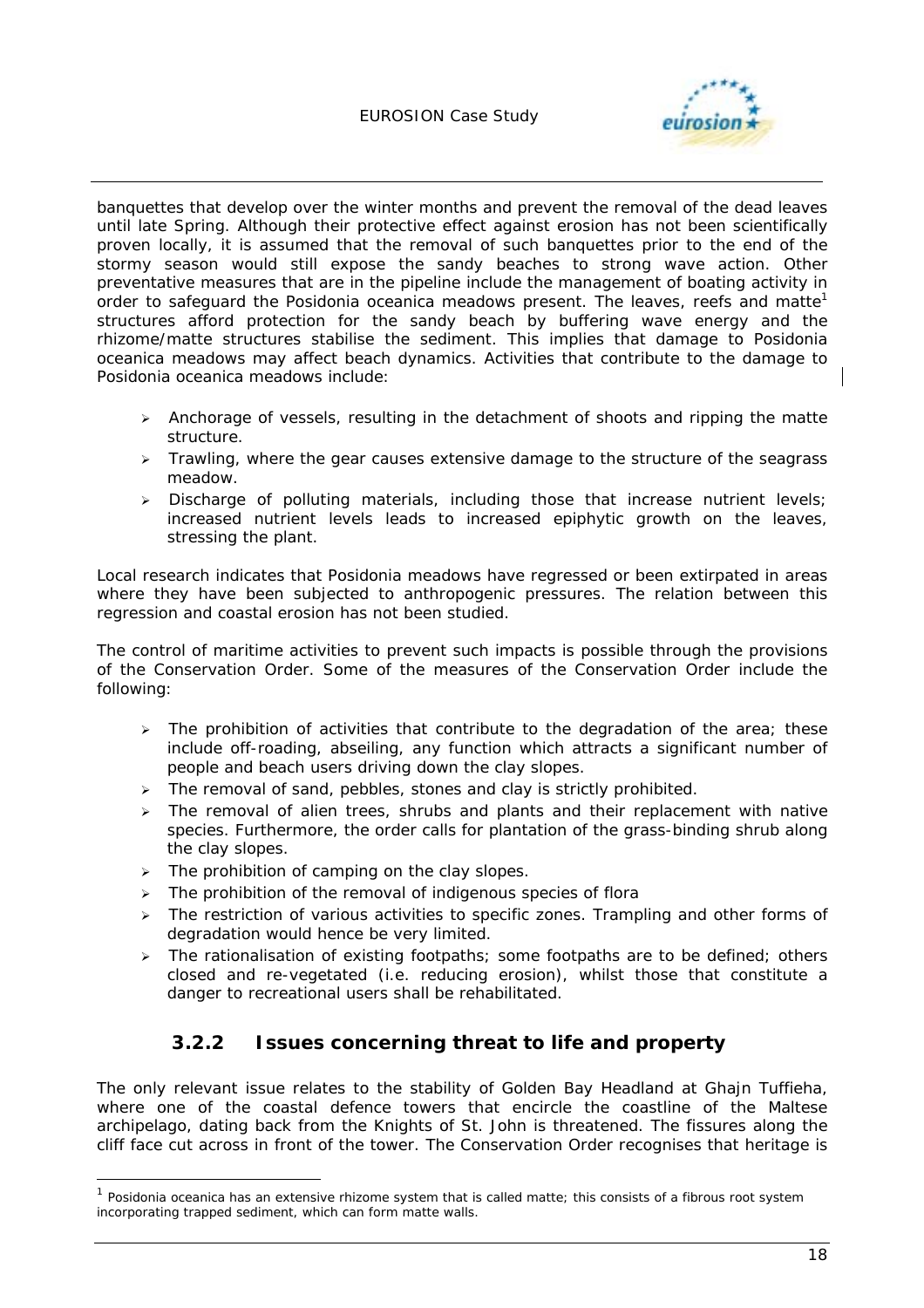

at risk and calls for the undertaking of a study to establish the time scales involved in the erosion of the cliff edge and put forward strategic options to restore and/or relocate the tower.

The hotel that was constructed approximately 30 years ago has been closed for more than two thirds of that time due to the instability of the undercliff.



*Fig. 12: Dilapidated hotel structure at the forefront, and coastal tower at tip of Golden Bay headland.* 

### **3.3 Technical measures**

#### **3.3.1 Historic measures**

#### **Ghajn Tuffieha Bay**

An afforestation project was carried out along the clay slopes at Ghajn Tuffieha, in the late 1960s. The aerial photograph from 1967 (refer to Figure 10) illustrates the terracing that was undertaken in preparation for the project. It is assumed that such a project was undertaken to stabilise the slopes. The Conservation Order is targeting the removal of these alien species and to replace them with more suitable vegetation for clay slopes (e.g. esparto grass).

#### **3.3.2 Type**

Information is not available

### **3.3.3 Technical details**

Information is not available

#### **3.3.4 Costs**

Information is not available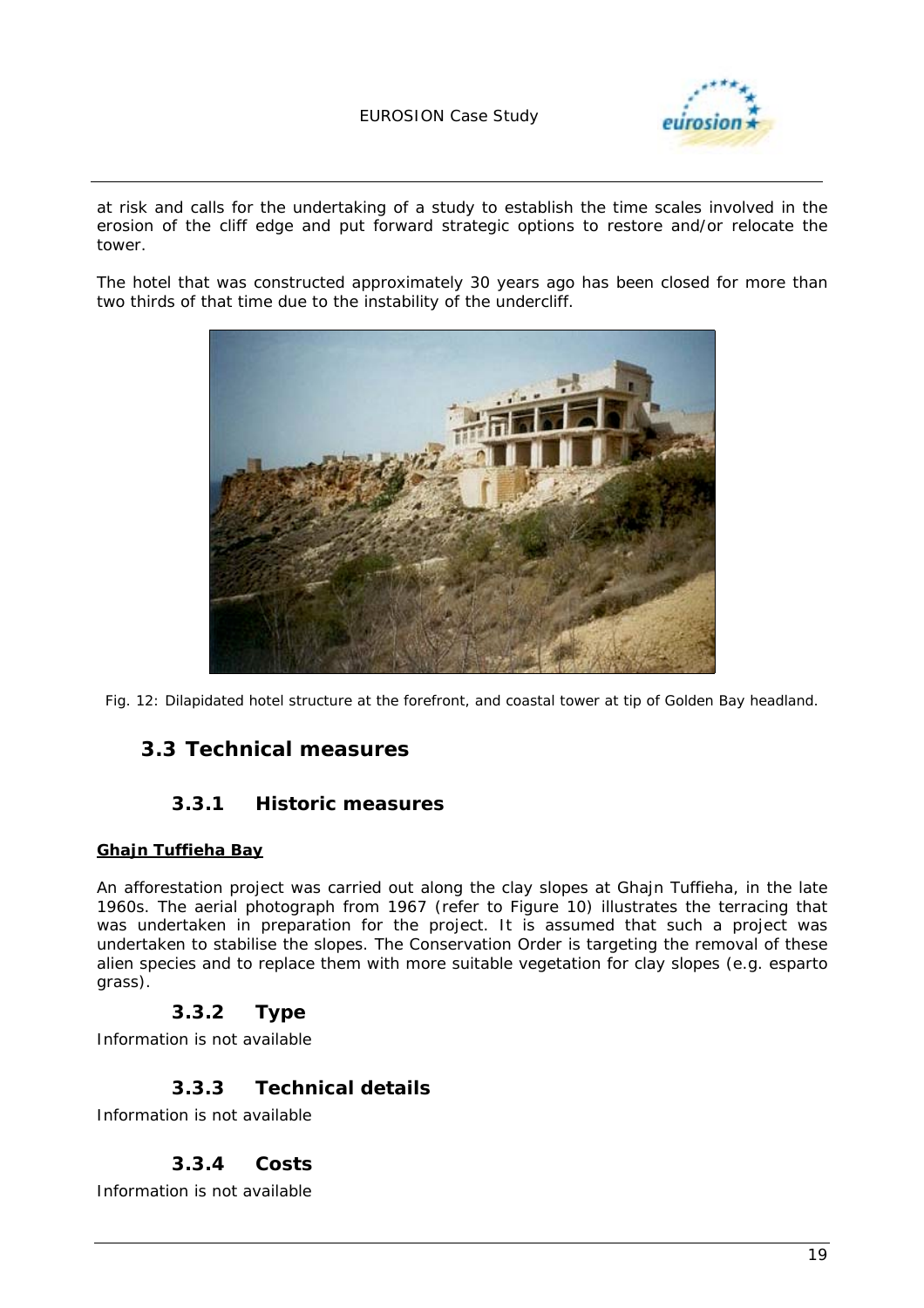

# **4. EFFECTS AND LESSONS LEARNT**

### **4.1 Effects related to the problem**

#### **Xemxija Bay**

It is evident that throughout the development of Xemxija and provision of infrastructure, no consideration has been given to coastal erosion issues. In the absence of any policy measure, the shoreline has been subjected to considerable changes that have led to the loss of the sandy beach and the saline marshland behind it as well. The ecological value of the site has been undermined together with the tourism potential in one of the major tourist resorts on the islands, where sandy beaches are limited assets.

#### **Ghajn Tuffieha Bay**

The legal protection afforded to Ghajn Tuffieha has slowed down the process if not eradicated completely the source of coastal erosion. The adoption of preventative and proactive policy measures has been effective, as activities have been regulated since 1996 via Scheduling process. The impacts of the Conservation Order are still to be evaluated given that the order has only been issued in less than 12 months and an agreed management plan has not been established.

### **4.2 Effects related to socio-economic aspects**

Information is not available

## **4.3 Aspects in neighbouring regions**

Information is not available

### **4.4 Relation with ICZM**

Principles of ICZM have only recently been introduced in the Maltese Islands and primarily within the spatial planning system. The Scheduling of Ghajn Tuffieha bay is part of an extensive area of coastal cliffs that has been scheduled under the planning system. The goals of the Conservation Order have taken into consideration the recreational potential of the site for tourism purposes and in effect do not prohibit recreational use of the area. It is envisaged that once the management plan for the site is in place it may serve as an example of sustainable coastal management where conservation and tourism goals can be reached harmoniously within a highly sensitive area.

### **4.5 Conclusions**

It needs to be said that natural processes do not allow for coastal erosion to be a major issue in the case study areas. Erosion is visible where human intervention occurred in the form of development or incompatible activities. The policy measures taken at Ghajn Tuffieha are targeted to regulate and eliminate such activities as well as reverse the impact in certain instances (e.g. replacing alien plant species with esparto grass). Working with natural processes to regulate activities both on land and from the marine side in a precautionary approach may prove successful in a situation where information on erosion processes is absent.